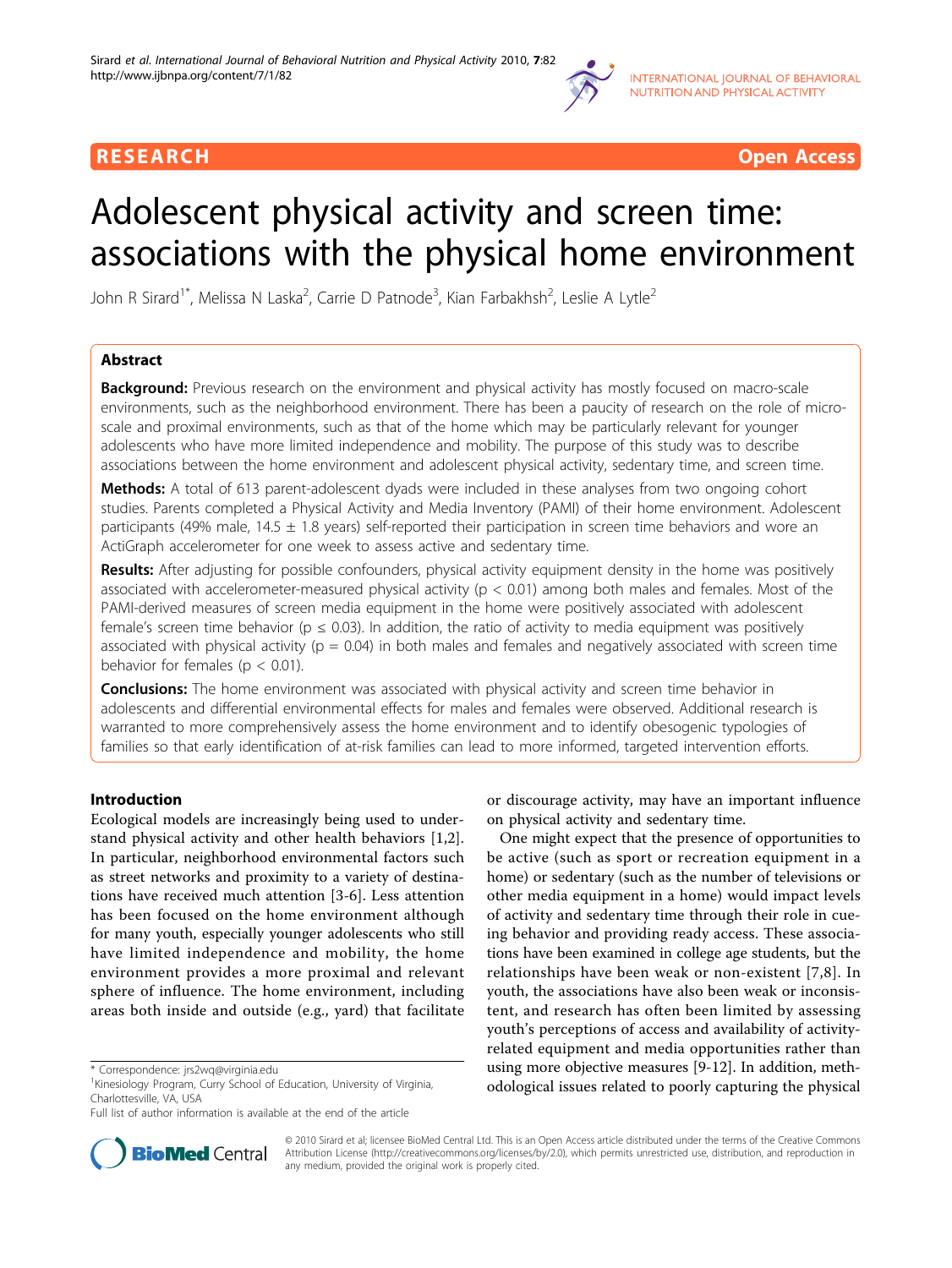environment of one's home may be contributing to inconsistent findings.

The Physical Activity and Media Inventory (PAMI) is a tool that was developed to assess both the availability and accessibility of physical activity and media equipment in the home [[13\]](#page-7-0). The PAMI underwent extensive developmental testing including examination of reliability and criterion validity. Test-retest reliability was acceptable to strong for all summary variables generated by the PAMI (physical activity equipment,  $ICC = 0.76$  to 0.99; media equipment, ICC =  $0.72$  to 0.96). We evaluated criterion validity through simultaneous reporting from trained data collectors and adult family members, reports from participants and trained data collectors were strongly correlated (physical activity, 0.67 - 0.98; media, 0.79 - 0.96). To date, however, construct validity for the PAMI, showing that the factors assessed in the PAMI are related in the expected directions to health behaviors of interest, specifically physical activity, screen time, and total sedentary time, has not been established.

The purpose of this study was to examine the associations between the home physical activity and media equipment environment and physical activity, sedentary time, and screen time in adolescents. In addition, we are able to investigate the construct validity of the PAMI instrument and hypothesized that the amount and density of media equipment would be positively associated with screen time and physical activity equipment items in the home would be positively associated with levels of physical activity.

# Methods

Data for this paper are derived from baseline measurements collected for two longitudinal cohort studies designed to assess the etiology of youth obesity using an ecological model. The Identifying Determinants of Easting and Activity (IDEA) is one of several projects funded through the Transdisciplinary Research on Energetics and Cancer (TREC) initiative of the National Cancer Institute [\[14](#page-7-0)]. TREC-IDEA is a three-year longitudinal study to identify determinants of adolescent (11-17 years old) obesity based on the multiple levels of the social-ecological model [[1,15](#page-7-0)]. The second study, Etiology of Childhood Obesity (ECHO), is also a three year longitudinal cohort study (age range 10-16 years old). Both studies have similar conceptual frameworks, use the same measurement instruments and protocols and both samples were drawn from the Minneapolis/St. Paul, Minnesota metro area. Based on these similarities, the samples were combined for these analyses.

# Subjects

The University of Minnesota's Institutional Review Board, Human Subjects Committee approved all study protocols. Participants for the TREC-IDEA study were recruited from: 1) an existing cohort of youth participating in the Minnesota Adolescent Community Cohort Tobacco Study, 2) a Minnesota Department of Motor Vehicle list restricted to the Twin Cities metro area, and 3) a convenience sample drawn from local communities using social networking, city parks and recreation bulletin boards, and fliers distributed at several school-based functions. For TREC-IDEA, a total of 349 parent/student pairs were measured at baseline (2006-2007). Additional details on recruitment procedures and study design have been reported elsewhere [\[14\]](#page-7-0).

For ECHO, parent/child dyads were recruited from the membership of HealthPartners®, a large health management organization, within the seven-county metropolitan area of Minneapolis/St. Paul, Minnesota. To obtain a more diverse sample of youth, recruitment was targeted to enroll both healthy weight and overweight youth and parents and to oversample minorities. To be eligible for enrollment, youth were required to be current Health Partners members, in grades 6<sup>th</sup> through  $11<sup>th</sup>$  in the fall of 2007, residing in one of the randomly selected middle or high-school districts included in the sample and have a parent willing to participate in a set of parental measures including a parent survey and the completion of the PAMI instrument.

For both studies, to obtain additional information about the home environment, youth were required to participate with one adult with whom he/she spends a significant amount of time (e.g., a parent/guardian, other relative or adult that cares for him/her on a regular basis). Due to the longitudinal design of these studies and the developmental time period covered (early to late adolescence), parent/student pairs were excluded from participating if they planned to move from the area in the next three years, had a medical condition that affects their growth (e.g., hypo/hyperthyroidism), were non-English speaking, and/or had any other physical or emotional condition that would affect their diet/ activity levels or make it difficult to complete surveys or measurements. Only one parent/adolescent dyad per family was included in these analyses.

#### Physical Activity and Media Inventory (PAMI)

The PAMI is a self-report inventory of the availability and accessibility of equipment and other resources that may support household members' participation in activity and sedentary behaviors [[13\]](#page-7-0). Parent participants were instructed to go through each room/location in their home, and inventory the equipment present. For each room/location (including all rooms in the home, storage spaces, yard/garden, and garage), the PAMI included a list of response options, including 42 physical activity equipment items presented in alphabetical order.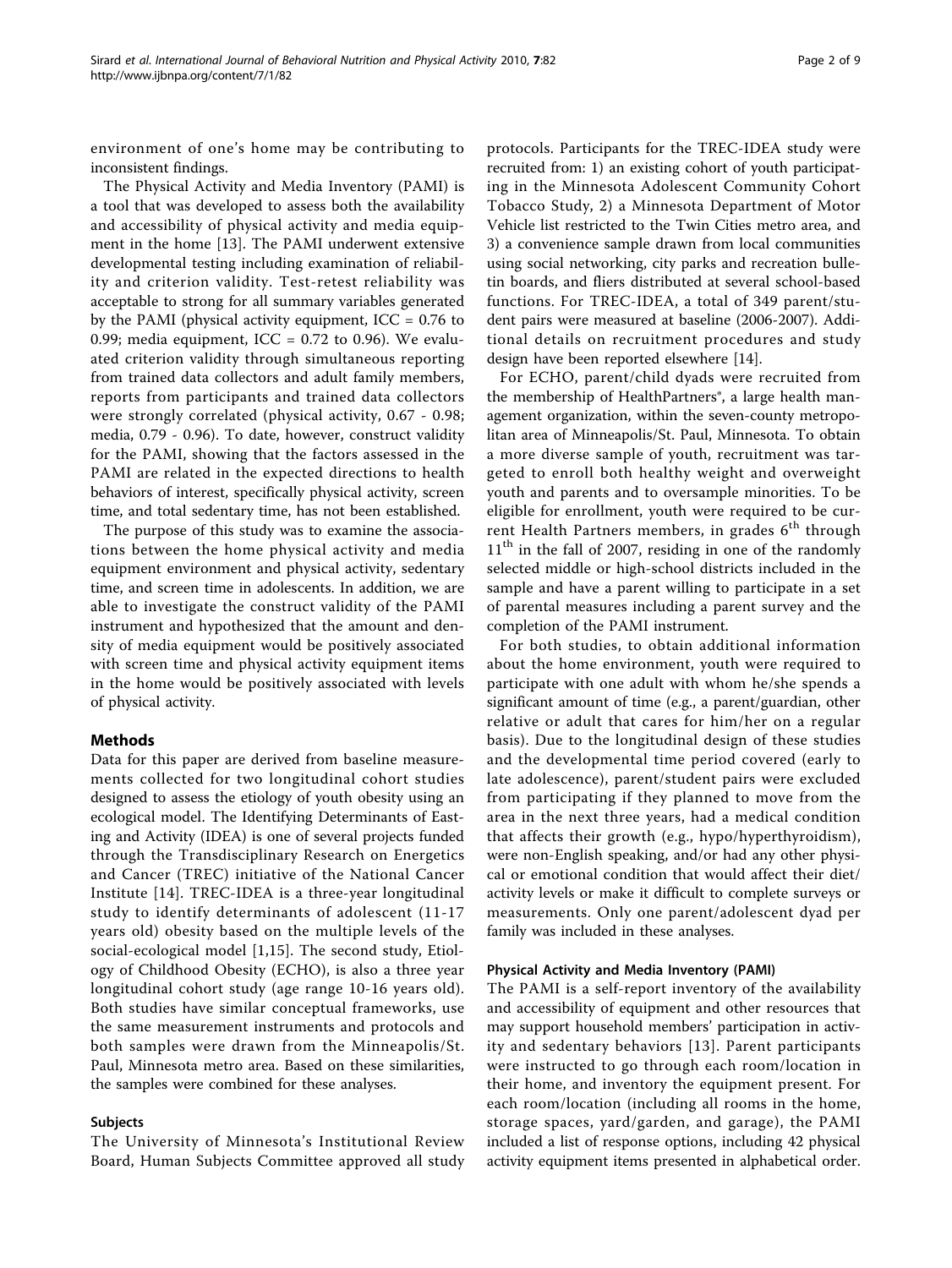There also were five media equipment items listed: (1) television, (2) video cassette recorder (VCR) and/or DVD, (3) digital video recorder (DVR) and/or TiVo, (4) video game system, and (5) computer (desktop or laptop). Participants recorded the quantity of each type of item in the room/location and rated the accessibility of that item on a 4-point scale, with "put away and difficult to get to" coded as 1 and "in plain view and easy to get to" coded as a 4. A higher accessibility score indicated greater accessibility of the item. Active video games (e.g., Wii, DDR) were not included as an item on the original PAMI but during data collection several families indicated having these games through an option to write in a response. Active video games were coded as fitness equipment, similar to workout videos. The full PAMI instrument has been published previously [\[13\]](#page-7-0).

The PAMI data were reduced to the following primary variables calculated separately for physical activity and media equipment: total number of items and the density of items in the home (total number of items divided by the total number of rooms/locations). In addition, we created variables to determine the number of televisions in the home and the number of televisions in children's bedrooms. We also created and assessed two summary scores. First, we calculated separate summary scores that accounted for availability and accessibility of the physical activity equipment (Physical activity Availability and Accessibility Summary Score (PAASS)) and media equipment (Media Availability and Accessibility Summary Score (MAASS)). A higher score reflects a greater overall presence in the home (both availability and accessibility) [[13\]](#page-7-0). To provide more detail, we calculated the PAASS for specific categories of items, including; sports equipment, fitness equipment, transportation equipment, water sports equipment, and outdoor/yard equipment. To rank the overall quality of the home, an overall home environment score was also calculated as the ratio of the PAASS to the MAASS (referred to as the Activity:Media Ratio Score). A higher overall Activity:Media Ratio Score would reflect a home more conducive for being physically active and less sedentary.

#### Physical Activity, Sedentary Time and Screen Time

Physical activity and sedentary time were assessed with the ActiGraph (Model 7164; Pensacola, FL) accelerometer. The ActiGraph has been previously validated for use with youth in laboratory and field settings [[16](#page-7-0)-[18\]](#page-7-0). It is a small  $(5.1 \times 3.8 \times 1.5 \text{ cm})$ , lightweight (42.6 g), single plane (vertical) accelerometer that collects and stores accelerations from 0.05-2.00 G with a frequency response of 0.25-2.50 Hz. These settings capture normal human motion but will filter out high frequency vibrations from mechanical sources (e.g., operating a lawn mower). [\[19](#page-8-0)] The analog acceleration is filtered and converted to a digital signal and this value (count) is stored in user-specified time intervals. Thirty-second intervals were used for this study. Acti-Graph monitors were initialized to begin collecting data at 5:00 am the day following the clinic visit where surveys and physical measures were completed [[14\]](#page-7-0). Adolescents were instructed to wear the accelerometer on their right hip for seven days (except for sleeping, swimming or bathing) and to return the unit in a prepaid courier service envelope following the data collection period. Upon return, each monitor was downloaded to a computer for subsequent data reduction and analysis.

ActiGraph data were reduced using a custom-developed software program [[20,21](#page-8-0)]. All data contained within the time frame from when the monitor was initialized until the same time the following week was processed. For example, if students received their monitors at 9:00 AM on Friday the data from Friday at 9:00 until the next Friday at 9:00 would be processed through the program. For days 2-7, all data from 00:01 until midnight was reduced to summary variables. Day one and day eight were combined to form a composite seventh day of data.

Data files were scanned for data points ≥7,500 counts/ 30 seconds to identify implausible bodily movement or ActiGraph malfunction; no data points met this criterion. Daily inclusion criteria were established to determine days and times with acceptable accelerometer data. Blocks of time incorporating at least 30 continuous minutes of "0" output from the ActiGraph were considered to be times when the subject was not wearing the monitor [[21\]](#page-8-0). These data points were eliminated and not used in any calculations. Following these deletions, days with less than 10 hours of data were eliminated from data reduction to account for unrepresentative days of physical activity. Lastly, students with at least four out of seven days of ActiGraph data were retained for the analysis sample ( $n = 613, 86\%$ ) [[22](#page-8-0)].

After processing the data through the exclusion criteria, summary variables were calculated. Time spent in moderate to vigorous physical activity (MVPA) and sedentary times (SED) were calculated as the average number of minutes per day spent in MVPA and SED, respectively. Due to the wide age range of the participants, recently developed age-adjusted cutoffs (using single year increments) were used to classify accelerometer data into intensity categories [\[23\]](#page-8-0).

Measuring sedentary time via accelerometry captures all sedentary activities including sitting at school, reading/ doing homework, crafts and other developmentally appropriate activities but does not specifically identify screen time. Screen time is one very prevalent sedentary behavior, and one particularly associated with obesity [\[24](#page-8-0)]. In order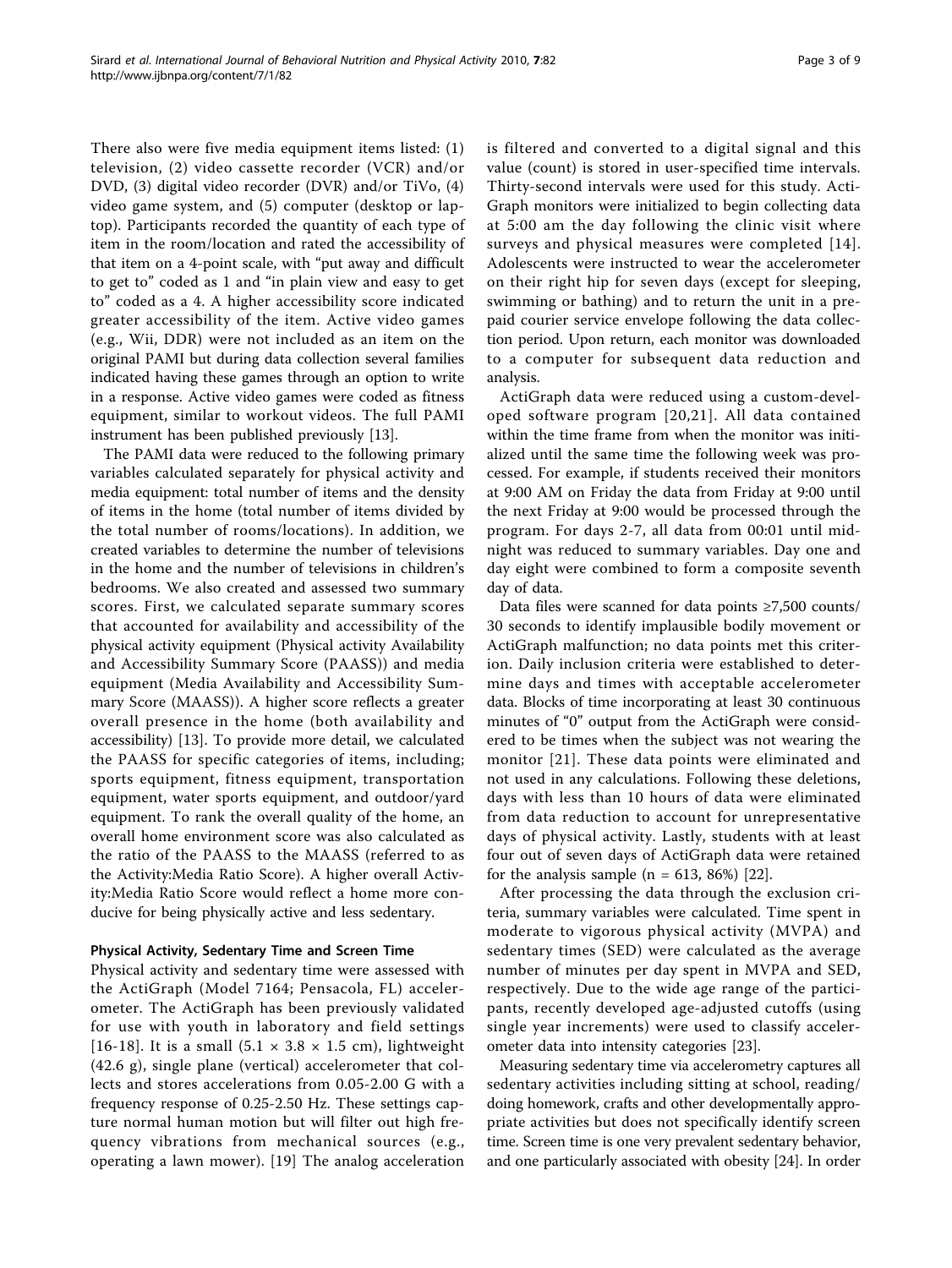to specifically measure screen media behaviors (or screen time), adolescents completed a self-administered survey in which they reported usual weekday and weekend time spent in the following activities: watching TV, watching DVDs or videos, Nintendo/Play Station/computer games, internet/computers. Response options ranged from "None" to "6+ hours per day" [\[25-28](#page-8-0)]. A weighted average of weekday and weekend screen media use was calculated to estimate mean hours per day spent using screen media. To be consistent with accelerometer-derived variables, screen time was converted to mean minutes per day.

#### Demographic Information

Heights and weights of parents and their children were obtained during a 2-hour clinic visit. Measurements were made by trained staff using a direct read portable stadiometer (Shorr Productions, Olney, MD) for height and an electronic scale/body composition analyzer (Tanita TBF-200A; Tanita Corporation of America, Inc., Arlington Heights, IL) for weight. For the adolescents, age and gender specific BMI% were calculated using the 2000 CDC growth charts [http://www.cdc.gov/growth](http://www.cdc.gov/growthcharts/percentile_data_files.htm)[charts/percentile\\_data\\_files.htm.](http://www.cdc.gov/growthcharts/percentile_data_files.htm)

Parents of adolescent participants completed a survey that included questions regarding the highest education level attained for all adults in the home. In addition, parents reported whether or not the child in the study received free or reduced price school lunch (yes/no), an indicator of family income. Parents also reported the number of adults  $(\geq 18$  years old) and children in the home. Adolescents reported their age (in years) and their race/ethnicity.

#### Statistical Analysis

Baseline data from the IDEA (2006-2007) and ECHO (2007-2008) studies were included in these analyses. All analyses were conducted with SAS version 9.1 (Cary, NC). Since boys are typically more active than similarlyaged girls and since the associations between the home environment and activity may be gender specific, the sample was stratified by gender and analyses were performed separately. Means (standard deviations) and percents were calculated to describe the sample and the distribution of values for the dependent and independent variables. Pearson correlation coefficients were calculated to determine bivariate associations between home environment variables (from the PAMI) and MVPA, SED, and screen time. Non-normally distributed variables were log transformed to more closely represent a normal distribution. If the distribution remained nonnormal after the transformation, Spearman correlation coefficients were calculated using the non-transformed values. Home environment variables that were associated with MVPA, SED, or screen time behavior at the  $P \le 0.05$  level were included in the multivariable general estimating equation (GEE) models. Participants sampled from the same school may appear to be more similar than those from other schools. GEE regression models were used to account for these contextual effects and clustering within our sample, although the interpretation of these coefficients is the same as for standard linear regression coefficients. These models included age, race/ ethnicity, highest level of parent education, FRPL status, number of people in the home, parent BMI, month of data collection (to control for seasonal effects on activity and accessibility of some equipment items), and gender, and also examined possible gender interactions with PAMI variables. The GEE models also accounted for clustering at the school level since a number of students shared similar school environments. Finally, we also included the study (TREC IDEA or ECHO) as a fixed effect to account for possible sample differences due to different recruitment methods.

# Results

Table [1](#page-4-0) contains descriptive statistics for demographic, MVPA, SED, screen time and PAMI-derived variables for the total sample and by gender  $(N = 575)$ . Approximately half of the sample was male and 83.6% of the sample was Caucasian with a mean age of  $14.5 \pm 1.8$ years. The majority of students came from homes with at least one college-educated parent, and most homes had two parents and two children.

Males accumulated more minutes of MVPA per day, compared to females. While total minutes of SED assessed by the accelerometer was similar between males and females  $(562.9 \pm 105.7 \text{ minutes per day})$ , males did report one additional hour of screen time per day, compared to females.

The number and density of physical activity equipment items, the PAASS and the activity:media ratio score were greater in homes with male versus female adolescents. There were no observed gender differences for the media equipment number, density or MAASS. The PAASS for the additional sports and transportation physical activity equipment categories were also greater for males than females.

On average, participants reported  $14 \pm 2.1$  locations or rooms (range, 5 to 19) as part of their home environment. For physical activity equipment, 39% of the items were located in the garage, 15% in storage/attic/basement areas, 11% in hallways/entryways/porches/decks, and 8% in child bedroom(s). The remaining locations had 1% to 5% of the physical activity equipment items. Homes averaged  $10.5 \pm 4.5$  media equipment items  $(0.8 \pm 0.3 \text{ media items per location})$ . Eighteen percent of the items were located in the child bedroom(s), 17% in the living room/dining room, 16% in the family room,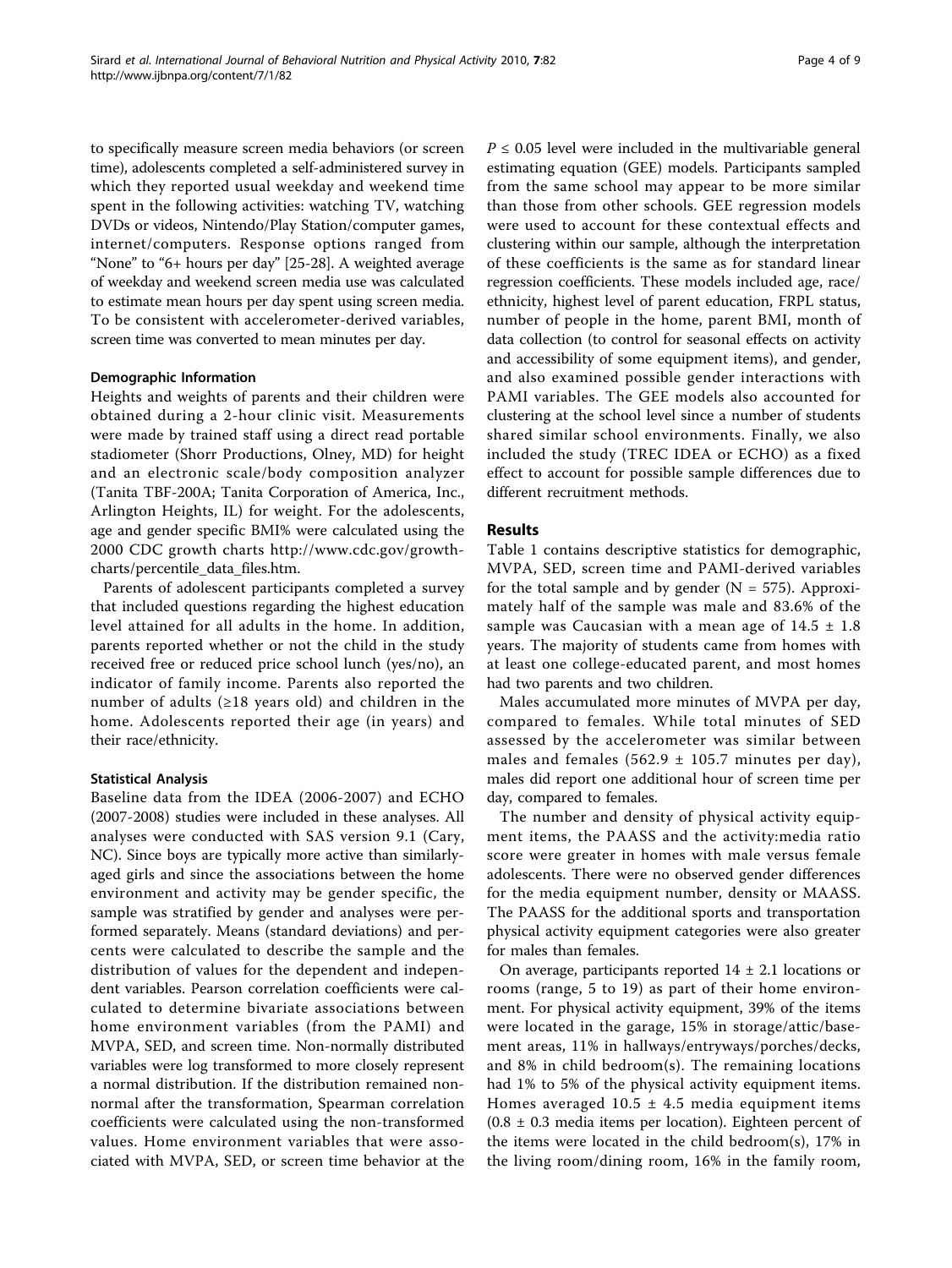#### <span id="page-4-0"></span>Table 1 Subject characteristics and descriptive statistics for physical activity and sedentary behavior; Mean (SD) or percent

|                                          | <b>Total</b>  | <b>Males</b>  |               |  |
|------------------------------------------|---------------|---------------|---------------|--|
| Variable                                 | $(N = 575)$   | $(N = 286)$   | $(N = 289)$   |  |
| Age                                      | 14.5(1.8)     | 14.5(1.8)     | 14.5(1.8)     |  |
| Race (% Caucasian)                       | 83.6          | 84.6          | 82.7          |  |
| BMI%                                     | 61.1(28.7)    | 61.2 (30.2)   | 60.9 (27.1)   |  |
| Overweight and obese (% ≥85%)^           | 27.1          | 29.0          | 25.3          |  |
| <b>Adult BMI</b>                         | 27.1(6.1)     | 27.4 (5.8)    | 26.9 (6.4)    |  |
| <b>Highest Adult Education</b>           |               |               |               |  |
| % ≥College graduate                      | 65.6          | 67.5          | 63.7          |  |
| Number of people in home                 | 4.3(1.3)      | 4.3(1.3)      | 4.4(1.3)      |  |
| Number of adults in home (>18 yrs)       |               |               |               |  |
| 1 Adult                                  | 12.5          | 12.2          | 12.8          |  |
| 2 Adults                                 | 64.4          | 67.1          | 61.6          |  |
| 3 or More Adults                         | 23.1          | 20.6          | 25.6          |  |
| Number of minors in home (<18 yrs)       |               |               |               |  |
| 1 child                                  | 27.6          | 28.3          | 27.0          |  |
| 2 children                               | 42.8          | 44.1          | 41.5          |  |
| 3 or children                            | 29.0          | 27.6          | 30.5          |  |
| <b>PAMI-Derived Variables</b>            |               |               |               |  |
| PA Items*                                | 73.0 (42.0)   | 79.4 (45.2)   | 66.8 (37.7)   |  |
| PA Density*                              | 5.1(2.9)      | 5.5(3.1)      | 4.7(2.6)      |  |
| PAASS*                                   | 240.3 (142.0) | 262.2 (153.6) | 218.7 (126.2) |  |
| PAASS Equipment Categories               |               |               |               |  |
| Sports*                                  | 158.7 (108.3) | 179.1 (122.4) | 138.6 (88.1)  |  |
| Fitness                                  | 29.3 (25.7)   | 27.5 (22.0)   | 31.0 (28.9)   |  |
| Transportation*                          | 21.0 (13.5)   | 22.9 (13.9)   | 19.2 (12.9)   |  |
| Outdoor                                  | 31.3 (29.5)   | 32.6 (30.7)   | 30.0 (28.3)   |  |
| Media Items                              | 10.6(4.5)     | 10.8(4.6)     | 10.4(4.3)     |  |
| Media Density                            | 0.8(0.3)      | 0.8(0.4)      | 0.7(0.3)      |  |
| <b>MAASS</b>                             | 40.6 (17.2)   | 41.7 (18.2)   | 39.6 (16.0)   |  |
| Total TVs in Home                        | 3.6(1.8)      | 3.6(1.9)      | 3.6(1.7)      |  |
| Total TVs in Children's Bedrooms         | 0.6(0.9)      | 0.6(0.9)      | 0.6(0.8)      |  |
| Activity:Media Ratio Score*              | 6.9(5.8)      | 7.6(6.8)      | 6.3(4.3)      |  |
| Physical Activity and Sedentary Behavior |               |               |               |  |
| Ave Min MVPA* (ActiGraph)                | 43.6 (25.9)   | 49.7 (28.6)   | 37.5 (21.4)   |  |
| Ave Min SED (ActiGraph)                  | 562.9 (105.7) | 555.7 (110.5) | 570.0 (100.3) |  |
| Ave Min Screen Time* (Self-Report)       | 330.2 (219.8) | 357.3 (223.2) | 303.5 (213.4) |  |

^ based on the CDC BMI growth charts.

 $*$  significant gender difference,  $P < 0.05$ .

PAASS: Physical Activity Availability and Accessibility Summary Score.

MAASS: Media Availability and Accessibility Summary Score.

14% in the adult bedroom(s), and 12% in storage/attic/ basement areas. The remaining locations had 0% to 8% of the media equipment items.

The unadjusted correlations between MVPA and the home environment variables were generally low but in the hypothesized direction and statistically significant (Table [2\)](#page-5-0). PA density, PAASS, the activity:media ratio and sports equipment were significantly and positively correlated with MVPA for both males and females. PAASS scores for fitness and water/pool sports

equipment were not associated with MVPA for males or females. Outdoor equipment was positively associated with females' MVPA  $(r = 0.12)$  but not males' MVPA. Sedentary time measured by the accelerometer was significantly negatively associated with the activity:media ratio score for males only. That is, the higher the ratio of activity-to-media equipment in the home, the less the sedentary time.

The associations between screen time and media equipment variables from the PAMI were less consistent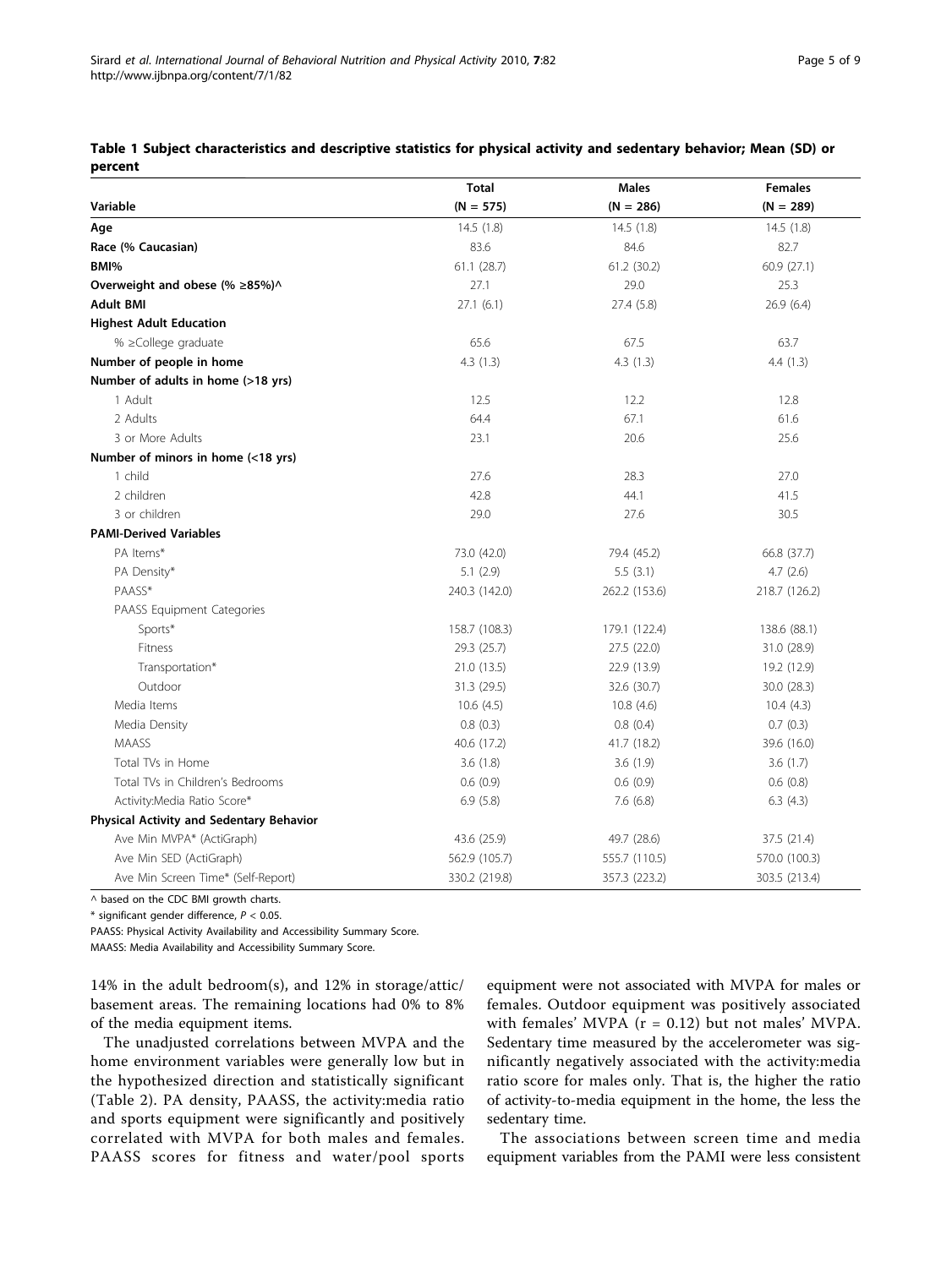### <span id="page-5-0"></span>Table 2 Pearson/Spearman correlations between PAMIderived variables and minutes spent in moderate-tovigorous physical activity (MVPA), sedentary time, and screen time

|                                  | ActiGraph MVPA Minutes <sup>a</sup>          |          |  |  |  |
|----------------------------------|----------------------------------------------|----------|--|--|--|
| Variable                         | Male                                         | Female   |  |  |  |
| PA Density                       | $0.13*$                                      | $0.16*$  |  |  |  |
| PAASS                            | $0.15*$                                      | $0.19*$  |  |  |  |
| PAASS for Equipment Categories   |                                              |          |  |  |  |
| Sports                           | $0.17*$                                      | $0.19*$  |  |  |  |
| <b>Fitness</b>                   | 0.10                                         | 0.08     |  |  |  |
| Transportation                   | 0.01                                         | 0.11     |  |  |  |
| Outdoor                          | 0.06                                         | $0.12*$  |  |  |  |
| Activity:Media Ratio Score       | $0.12*$                                      | $0.18*$  |  |  |  |
|                                  | ActiGraph Sedentary Minutes <sup>b</sup>     |          |  |  |  |
| Media Density                    | $-0.07$                                      | 0.00     |  |  |  |
| <b>MAASS</b>                     | $-0.04$                                      | 0.04     |  |  |  |
| Activity:Media Ratio Score       | $-0.14*$                                     | $-0.10$  |  |  |  |
| Total TVs in Home                | $-0.03$                                      | $-0.01$  |  |  |  |
| Total TVs in Children's Bedrooms | $-0.03$                                      | 0.05     |  |  |  |
|                                  | Self-Report Screen Time Minutes <sup>a</sup> |          |  |  |  |
| Media Density                    | 0.09                                         | $0.20*$  |  |  |  |
| <b>MAASS</b>                     | 0.07                                         | $0.12*$  |  |  |  |
| Activity:Media Ratio Score       | $-0.20*$                                     | $-0.28*$ |  |  |  |
| Total TVs in Home                | $-0.00$                                      | 0.03     |  |  |  |
| Total TVs in Children's Bedrooms | 0.00                                         | $0.17*$  |  |  |  |

PAASS: Physical Activity Availability and Accessibility Summary Score. MAASS: Media Availability and Accessibility Summary Score.

<sup>a</sup> Spearman correlation coefficient

**b** Pearson correlation coefficient.

 $*$   $P \le 0.05$ .

compared to those with the physical activity equipment. Relationships between screen time (as assessed via selfreported survey items) and media-related PAMI variables showed significant associations mostly among females, with media density, the MAASS, and televisions in children's bedrooms positively associated with screen time and the ratio of activity:media equipment being negatively related to screen time.

The results of the adjusted GEE models regressing MVPA on the home environment variables are presented in Table 3. Results were collapsed across gender since no significant gender interactions were detected for MVPA. When MVPA was used as the dependent variable, total physical activity equipment density and the physical activity availability and accessibility summary score remained statistically significant after adjustment for confounding factors. The strongest association with MVPA was observed with total physical activity equipment density ( $\beta$  = 1.16, *P* < 0.01).

In examining associations between the home media environment and accelerometer-determined sedentary time, the only significant association was a negative

# Table 3 Regression analyses for physical activity equipment variables predicting average minutes of moderate-to-vigorous physical activity (MVPA)

|                                | <b>ActiGraph MVPA Minutes</b> |      |        |  |
|--------------------------------|-------------------------------|------|--------|--|
| Independent Variable           | Coef                          | SΕ   | р      |  |
| PA Density                     | 1 1 7                         | 0.42 | < 0.01 |  |
| PAASS                          | 0.03                          | 0.01 | < 0.01 |  |
| PAASS for Equipment Categories |                               |      |        |  |
| Sports                         | 0.04                          | 0.01 | < 0.01 |  |
| Transportation                 | 0.12                          | 0.08 | 0.13   |  |
| Outdoor                        | 0.04                          | 0.03 | 0.18   |  |
| Activity:Media Ratio Score     | 0.38                          | 0.24 | 0.12   |  |

General estimating equation models adjusted for gender, age, race/ethnicity, highest adult education, number of people in the home, percent receiving free/reduced lunch, adult BMI, month of data collection, cohort and account for clustering at the school level.

No significant gender interactions detected.

relationship between the Activity:Media Ratio Score and total sedentary time ( $\beta$  = -1.74, p < 0.01), as presented in Table [4.](#page-6-0)

The results of the GEE models regressing self-reported screen time on the home environment variables are also presented in Table [4](#page-6-0). Significant gender interactions were observed with all of the screen media equipment variables and screen time. Overall, the PAMI-derived media environment variables were not associated with screen time for males. However, media density, the media availability and accessibility score, and the activity:media ratio score were significantly associated with screen time for females; media equipment density had the strongest association  $(\beta = 112.7, SE = 38.91, P < 0.01).$ 

#### **Discussion**

The purpose of this study was to examine the associations between physical activity and media equipment availability and accessibility in the home environment and adolescent physical activity, sedentary time, and screen time. After adjusting for possible confounders, physical activity equipment density was significantly and positively associated with accelerometer-measured MVPA across all adolescents. Most of the PAMI-derived screen media equipment measures were significantly associated with screen time behavior in females, but not for males. In addition, the activity:media ratio score was significantly negatively associated with sedentary time and screen time behavior (among girls only). These findings confirm construct validity of the PAMI assessment tool and suggest that the PAMI is sensitive enough to detect important characteristics of the home environment that may impact adolescent health behavior.

To our knowledge, this is the first study to demonstrate an association between home environmental variables and physical activity behavior in adolescents.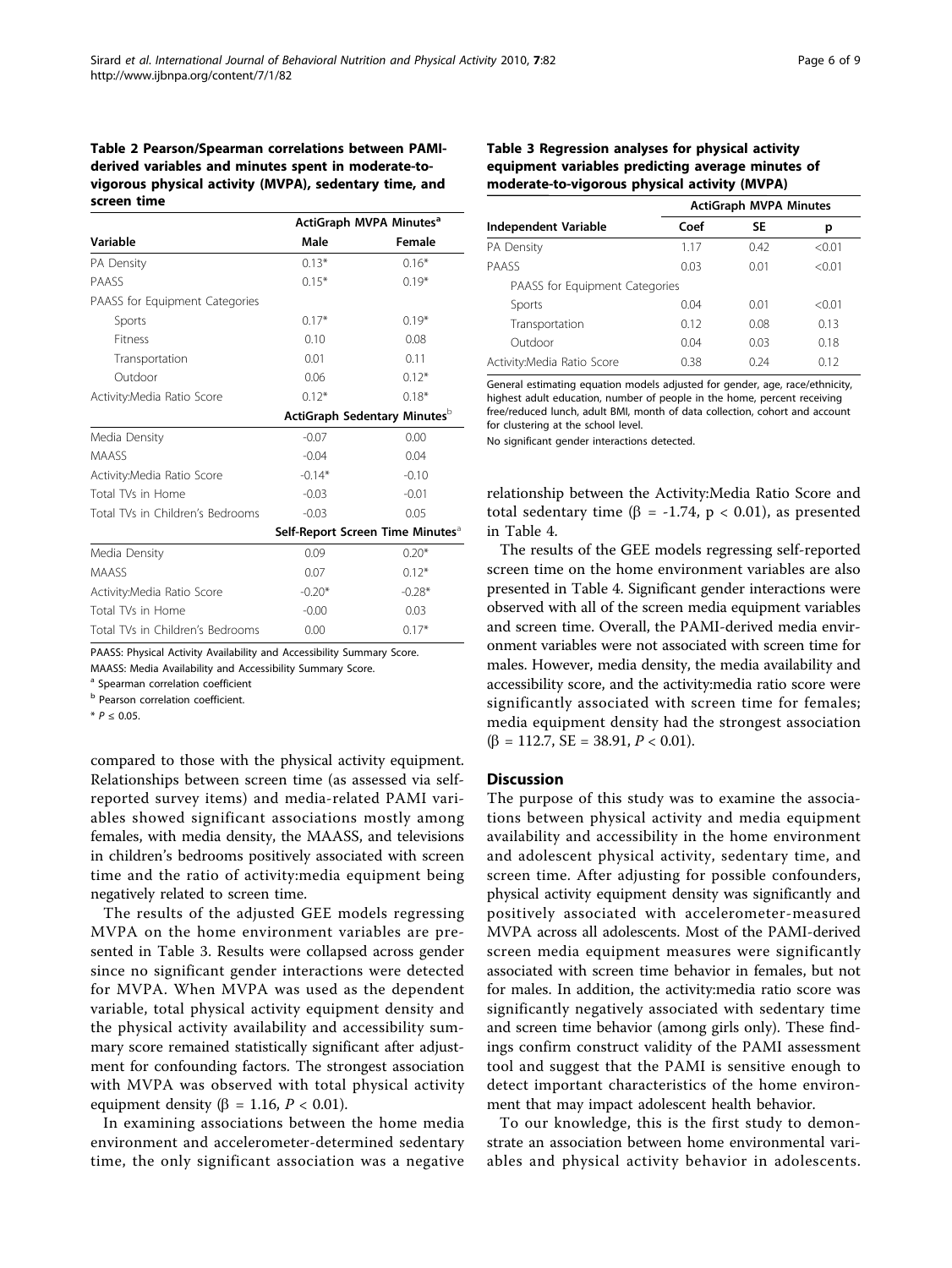|                              |                                    |           |              | Self-Report Screen Time Minutes |           |                |         |           |        |
|------------------------------|------------------------------------|-----------|--------------|---------------------------------|-----------|----------------|---------|-----------|--------|
|                              | <b>ActiGraph Sedentary Minutes</b> |           | <b>Males</b> |                                 |           | <b>Females</b> |         |           |        |
| Independent Variable         | Coef                               | <b>SE</b> | р            | Coef                            | <b>SE</b> | D              | Coef    | <b>SE</b> | p      |
| Media Density*               | $-3.07$                            | 1.59      | 0.79         | 3.75                            | 30.18     | 0.90           | 112.73  | 38.91     | < 0.01 |
| <b>MAASS</b>                 | $-0.12$                            | 0.24      | 0.60         | 0.24                            | 0.61      | 0.70           | .55     | 0.70      | 0.03   |
| Activity: Media Ratio Score* | $-1.74$                            | 0.60      | < 0.01       | 0.02                            | .89       | 0.99           | $-7.33$ | 2.85      | 0.01   |
| TVs in Children's Bedrooms*  | $-6.34$                            | 5.25      | 0.23         | $-23.96$                        | 14.19     | 0.09           | 28.63   | 15.06     | 0.06   |

<span id="page-6-0"></span>Table 4 Regression analyses for PAMI media equipment variables predicting sedentary time and screen time by gender

General estimating equation models adjusted for gender, age, race/ethnicity, highest adult education, number of people in the home, percent receiving free/ reduced lunch, adult BMI, month of data collection, cohort and account for clustering at the school level.

MAASS: Media Availability and Accessibility Summary Score.

\* significant gender interactions for screen time.

Previous research, relying on adolescents' self-reported perceptions of the availability of physical activity, fitness, or sports equipment, did not detect an association with accelerometer-measured physical activity [[12\]](#page-7-0) or observed associations that were counter intuitive (i.e., with perceived opportunities for sedentary time in the home being associated with greater levels of physical activity) and difficult to explain [[9\]](#page-7-0). Other studies that have used a home inventory checklist have observed weak or no associations with physical activity in college students [\[7,8](#page-7-0)]. While checklists and the PAMI both have the limitation of being self-report instruments, a dichotomous yes/no checklist limits the amount of detail available for analysis. The findings from the current study suggest that it is not only whether an item is present or not that matters, it is how many of each item is present (i.e., density of physical activity equipment) and the accessibility of the items.

The associations between PAMI-derived physical activity equipment variables and MVPA were similar for both males and females, even though homes with a male study participant were more supportive of physical activity (greater physical activity equipment density and PAASS) compared to homes with a female study participant. We did not ask if other children in the home were males or females and it remains unclear why density of physical activity equipment varied by the gender of the participant. Even though our data showed that, on average, adolescent female participants lived in homes with a lower density of physical activity equipment, MVPA among females was still positively associated with the equipment they did have.

Other gender differences were also observed in the associations between home media equipment and screen time. While media equipment density was similar in homes of male and female adolescent participants, the home media environment was only significantly related to screen time among females, despite the fact that the males reported almost one additional hour per day of screen time. Previous research has demonstrated that youth with televisions in their bedrooms are more likely to spend more time watching television, [[29](#page-8-0)] be less physically active or more sedentary and have a higher body mass index [[24](#page-8-0),[30,31](#page-8-0)]. In particular, girls with a TV in their bedroom have been shown to be less likely to participate in vigorous physical activity, compared to those without a TV in their bedroom (1.8 vs. 2.5 hours/week) [[29\]](#page-8-0). These previous findings and those from the current study indicate that the home media equipment environment may have potent negative behavioral and health effects, especially for girls, potentially by providing a more compelling cue to watch television. These gender differences should be examined in further observational and intervention research both in terms of looking at differential responses to environmental cues by gender but also by trying to understand why the differences exist.

This study has several strengths and limitations. Strengths include the use of accelerometers to measure time spent in active and sedentary time, and the use of the PAMI, which has demonstrated content validity and test-retest reliability [\[13](#page-7-0)]. Furthermore, our accelerometry data were analyzed using the most recent and widely-accepted standards for data processing. Still, the sample was predominantly Caucasian, from relatively well-educated families, and only represents one large metro area in the upper Midwest. Based on the demographic characteristics of this sample, these results may not be representative of the general population of 11-17 year old youth. Levels of MVPA in the TREC-IDEA and ECHO cohort samples were slightly greater than those measured by the National Health and Nutrition and Examination Survey conducted in 2003-2004 [[32](#page-8-0)]. Compared to mean minutes of MVPA for males in the current analysis (49.9  $\pm$  28.7), male youth from the NHANES study in a similar age group (12-15) accumulated 45.3 minutes of MVPA per day. Likewise, the mean minutes of MVPA for females in the current analysis  $(38.7 \pm 21.9)$ , were slightly greater than for female youth from the NHAMES study in the 12-15 age group who accumulated 24.6 minutes of MVPA per day.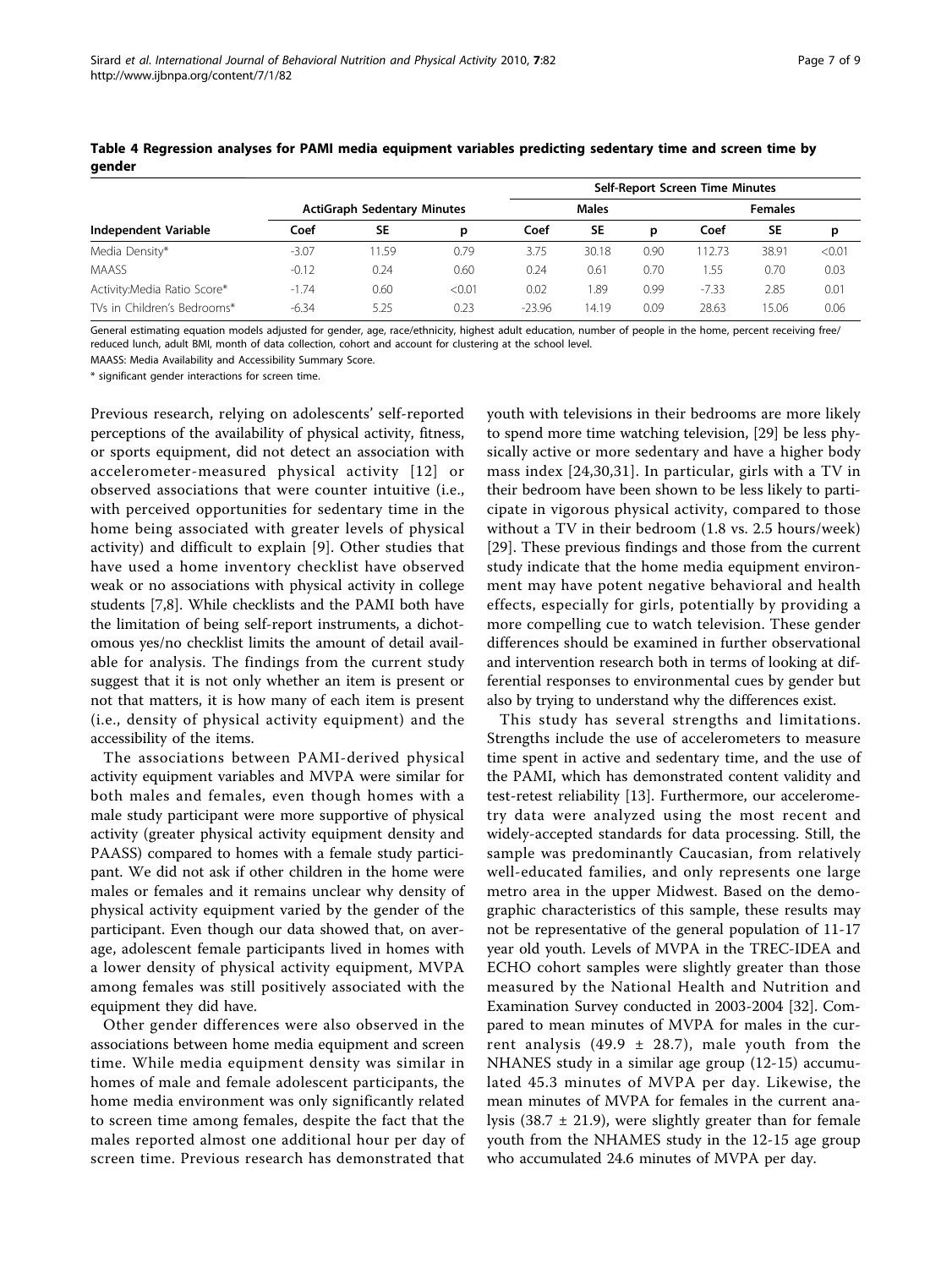<span id="page-7-0"></span>This study examines only one aspect of potential factors influencing activity and screen time in youth. We did not include factors associated with the social environment (e.g. how the behaviors of other children or parents may impact behavioral choice) or individual factors (e.g. motivations to be active or preferences) in the analysis. For this research we chose to focus on one set of relationships in our ecological model, the association between the physical environment of the home and youth activity and screen time behaviors. Now that construct validity is established for this measure of the home physical environment, more complicated models including other important factors may be considered.

Also, these cross-sectional analyses cannot identify any temporal associations or causality between the home environment and behavior. It may as likely be that families with active youth have more physical activity equipment as it is that physical activity equipment cue or predispose youth to be active. Likewise, families with high media use may have more media equipment. While the magnitude of the significant associations in this study were relatively small, they were consistent and in the hypothesized direction.

#### Conclusion

Our results support the hypothesis that elements of the home environment are associated with physical activity and, for girls, screen time behavior. In addition, this research demonstrates construct validity for the PAMI assessment tool in characterizing a wide array of features in the home environment. Additional research is warranted to 1) understand the differential effects of media equipment on screen time behaviors in boys and girls; 2) investigate the influence of the home physical and social environments on adolescent activity-related behaviors; 3) investigate the role of the home environment on other behaviors or physiological parameters and 4) combine the PAMI measures used here with other home environment factors to identify obesogenic typologies of families so that early identification of such families can lead to more informed, targeted intervention efforts.

#### Acknowledgements

The IDEA study (PI; Leslie A. Lytle) was supported by the National Cancer Institute's Transdisciplinary Research in Energetics and Cancer (TREC) Initiative (1 U54 CA116849-01, Examining the Obesity Epidemic Through Youth, Family & Young Adults, PI: Robert Jeffery, PhD). The ECHO study was supported by the National Heart, Lung, and Blood Institute (R01HL085978: PI: Leslie A. Lytle).

#### Author details

<sup>1</sup> Kinesiology Program, Curry School of Education, University of Virginia, Charlottesville, VA, USA. <sup>2</sup> Division of Epidemiology and Community Health, School of Public Health, University of Minnesota, Minneapolis, MN, USA. <sup>3</sup>Center for Health Research, Kaiser Permanente Northwest, 3800 N. Interstate Avenue, Portland, OR, USA.

#### Authors' contributions

JRS led the development of the PAMI instrument and guided analyses and manuscript development. All co-authors (MNL, CDP, KF, and LAL) contributed to the development of the PAMI and provided critical input during data analysis and manuscript development. KF was responsible for carrying out the data analysis. LAL is the principle investigator for the TREC-IDEA and ECHO studies and, thus, was also responsible for the overall study design. All authors read and approved the final manuscript.

#### Competing interests

The authors declare that they have no competing interests.

Received: 30 December 2009 Accepted: 15 November 2010 Published: 15 November 2010

#### References

- 1. Davison KK, Birch LL: [Childhood overweight: a contextual model and](http://www.ncbi.nlm.nih.gov/pubmed/12120101?dopt=Abstract) [recommendations for future research.](http://www.ncbi.nlm.nih.gov/pubmed/12120101?dopt=Abstract) Obesity Reviews 2001, 2:159-171.
- 2. McLeroy K, Bibeau D, Steckler A, Glanz K: [An ecological perspective on](http://www.ncbi.nlm.nih.gov/pubmed/3068205?dopt=Abstract) [health promotion programs.](http://www.ncbi.nlm.nih.gov/pubmed/3068205?dopt=Abstract) Health Education Quarterly 1988, 15:351-377.
- 3. Brownson RC, Boehmer TK, Luke DA: [Declining rates of physical activity in](http://www.ncbi.nlm.nih.gov/pubmed/15760296?dopt=Abstract) [the United States: What are the contributors?](http://www.ncbi.nlm.nih.gov/pubmed/15760296?dopt=Abstract) Annual Review of Public Health 2005, 26:421-443.
- 4. Ewing R: [Building environment to promote health.](http://www.ncbi.nlm.nih.gov/pubmed/15965131?dopt=Abstract) Journal of Epidemiology and Community Health 2005, 59:536-537.
- Papas MA, Alberg AJ, Ewing R, Helzlsouer KJ, Gary TL, Klassen AC: The built environment and obesity. Epidemiology Reviews 2007, 29:129-143.
- 6. Salmon J, Timperio A: [Prevalence, trends and environmental influences](http://www.ncbi.nlm.nih.gov/pubmed/17387258?dopt=Abstract) [on child and youth physical activity.](http://www.ncbi.nlm.nih.gov/pubmed/17387258?dopt=Abstract) Medicine and Sport Science 2007, 50:183-199.
- 7. Reed JA, Phillips DA: [Relationships between physical activity and the](http://www.ncbi.nlm.nih.gov/pubmed/15900992?dopt=Abstract) [proximity of exercise facilities and home exercise equipment used by](http://www.ncbi.nlm.nih.gov/pubmed/15900992?dopt=Abstract) [undergraduate university students.](http://www.ncbi.nlm.nih.gov/pubmed/15900992?dopt=Abstract) Journal of American College Health 2005, 53:285-290.
- 8. Sallis JF, Johnson MF, Calfas KJ, Caparosa S, Nichols JF: [Assessing perceived](http://www.ncbi.nlm.nih.gov/pubmed/9421846?dopt=Abstract) [physical environmental variables that may influence physical activity.](http://www.ncbi.nlm.nih.gov/pubmed/9421846?dopt=Abstract) Research Quarterly for Exercise and Sport 1997, 68:345-351.
- 9. Hume C, Salmon J, Ball K: Children'[s perceptions of their home and](http://www.ncbi.nlm.nih.gov/pubmed/15253992?dopt=Abstract) [neighborhood environments, and their association with objectively](http://www.ncbi.nlm.nih.gov/pubmed/15253992?dopt=Abstract) [measured physical activity: a qualitative and quantitative study.](http://www.ncbi.nlm.nih.gov/pubmed/15253992?dopt=Abstract) Health Education Research 2005, 20:1-13.
- 10. Hume C, Ball K, Salmon J: [Development and reliability of a self-report](http://www.ncbi.nlm.nih.gov/pubmed/16846519?dopt=Abstract) questionnaire to examine children'[s perceptions of the physical activity](http://www.ncbi.nlm.nih.gov/pubmed/16846519?dopt=Abstract) [environment at home and in the neighbourhood.](http://www.ncbi.nlm.nih.gov/pubmed/16846519?dopt=Abstract) International Journal of Behavioral Nutrition and Physical Activity 2006, 3:16.
- 11. Pate RR, Trost SG, Felton G, Ward DS, Dowda M, Saunders R: [Correlates of](http://www.ncbi.nlm.nih.gov/pubmed/9294878?dopt=Abstract) [physical activity behavior in rural youth.](http://www.ncbi.nlm.nih.gov/pubmed/9294878?dopt=Abstract) Research Quarterly for Exercise and Sport 1997, 68(Suppl):241-248.
- 12. Trost SG, Pate RR, Ward DS, Saunders R, Riner W: [Correlates of objectively](http://www.ncbi.nlm.nih.gov/pubmed/10490054?dopt=Abstract) [measured physical activity in preadolescent youth.](http://www.ncbi.nlm.nih.gov/pubmed/10490054?dopt=Abstract) American Journal of Preventive Medicine 1999, 17:120-126.
- 13. Sirard JR, Nelson MC, Pereira MA, Lytle LA: [Validity and reliability of a](http://www.ncbi.nlm.nih.gov/pubmed/18445280?dopt=Abstract) [home environment inventory for physical activity and media](http://www.ncbi.nlm.nih.gov/pubmed/18445280?dopt=Abstract) [equipment.](http://www.ncbi.nlm.nih.gov/pubmed/18445280?dopt=Abstract) International Journal of Behavioral Nutrition and Physical Activity 2008, 5.
- 14. Lytle LA: [Examining the etiology of childhood obesity: The IDEA study.](http://www.ncbi.nlm.nih.gov/pubmed/19838791?dopt=Abstract) American Journal of Community Psychology 2009, 44:338-349.
- 15. Swinburn B, Egger G, Raza F: [Dissecting obesogenic environments: the](http://www.ncbi.nlm.nih.gov/pubmed/10600438?dopt=Abstract) [development and application of a framework for identifying and](http://www.ncbi.nlm.nih.gov/pubmed/10600438?dopt=Abstract) [prioritizing environmental interventions for obesity.](http://www.ncbi.nlm.nih.gov/pubmed/10600438?dopt=Abstract) Preventive Medicine 1999, 29:563-570.
- 16. Eston RG, Rowlands AV, Ingledew DK: [Validity of heart rate, pedometry,](http://www.ncbi.nlm.nih.gov/pubmed/9451658?dopt=Abstract) [and accelerometry for predicting the energy cost of children](http://www.ncbi.nlm.nih.gov/pubmed/9451658?dopt=Abstract)'s activity. Journal of Applied Physiology 1998, 84:362-371.
- 17. Louie L, Eston RG, Rowlands AV, et al: Validity of heart rate, pedometry, and accelerometry for estimating the energy cost of activity in Hong Kong Chinese boys. Pediatric Exercise Science 1999, 11:229-239.
- 18. Trost SG, Ward DS, Moorehead SM, Watson PD, Riner W, Burke JR: [Validity](http://www.ncbi.nlm.nih.gov/pubmed/9565947?dopt=Abstract) [of the Computer Science and Applications \(CSA\) activity monitor in](http://www.ncbi.nlm.nih.gov/pubmed/9565947?dopt=Abstract) [children.](http://www.ncbi.nlm.nih.gov/pubmed/9565947?dopt=Abstract) Medicine and Science in Sports and Exercise 1998, 30:629-633.